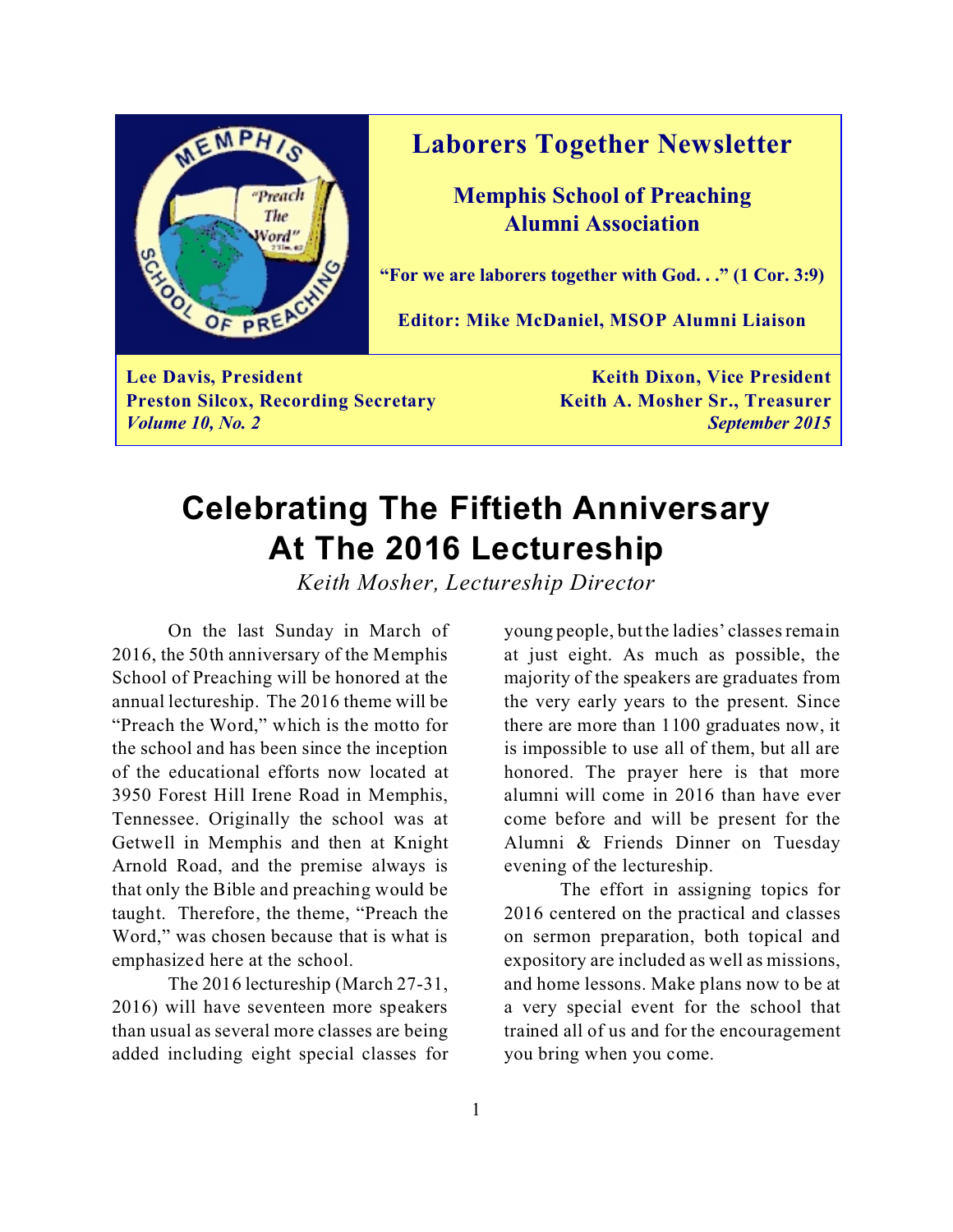

# *FROM THE DIRECTOR*

### *B. J. Clarke*

One of the most productive and influential weeks of the year at the Memphis School of Preaching happened during our Summer break. Each year, on the Saturday after the MSOP Graduation (which

is always on Father's Day), we conduct a tuition free week-long training camp for teenage boys and girls (13-19 years old). This program is called FOUNDATIONS, and it had been an annual part of our program since 2008.



We had 27 boys present for the first 2008 FOUNDATIONS program. Each year this number has increased, and last year we introduced a special curriculum just for girls. Last year we had a record attendance for 130 campers (73 boys and 57 girls). This year, from June 27-July 3, 2015, we were so blessed to have 201 teenagers (101 boys and 100 girls).

Our theme was, "I Want To Be More Like Jesus." During the week the boys learned many things about the Bible, and they worked on sermons which they delivered on Friday. The boys traveled to five area congregations and conducted Wednesday night services. The girls received instruction on everything from modesty to how to make a flower arrangement. They conducted a "mini Ladies' Day" program for the Forest Hill Ladies on Wednesday night, July 1<sup>st</sup>.

These young people were a joy to work with, and they were so tenderhearted, as evidenced by the nearly 50 responses to the invitations given in the morning chapel services. We are already anticipating FOUNDATIONS 2016, which will be June 25-July 1, 2016. Our theme will be "Here I Am To Worship."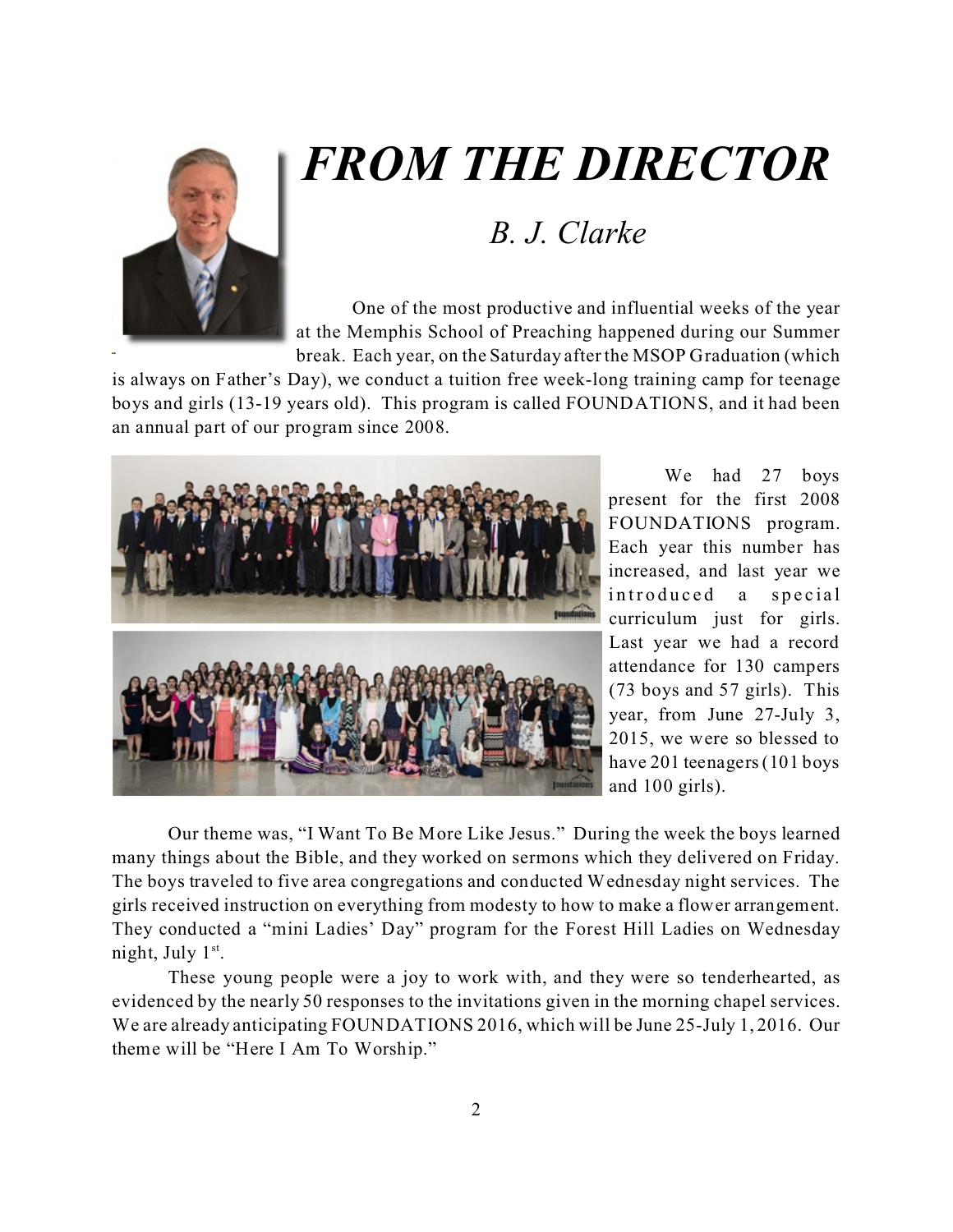### **MSOP Ongoing Spiritual Training Fall Semester, 2015**

The Memphis School ofPreaching's M.O.S.T. ( MSOP Ongoing Spiritual Training) program will be resuming on Thursday, September 17, 2015. The classes will meet every Thursday between September 17 and December 17 with the exception being November 26 which will be Thanksgiving. We offer all three classes not only on campus but also over the internet (please visit www.msop.org or email dcates@msop.org for details on how to take part on-line).

On campus, classes will meet in room 405. These classes may be audited or taken toward a certificate (awarded after the successful completion of 72 semester hours) or an advanced diploma which is the equivalent of an MA in Biblical Studies (awarded after the successful completion of 72 hours and contingent upon a students having completed the MSOP two-year program or a similar training program or having a BA or BS in a Biblical area from a four-year college). Here are the courses being offered this semester:

#### **FALL, 2015**

#### *Course Offerings*

11:00 A.M.-2:00 P.M. Acts K.A. Mosher, Sr. 4 hrs. 2:00 P.M.-5:00 P.M. Studies in the Gospel of John, II T.J. Clarke 4 hrs. 6:00 P.M.-9:00 P.M. Old Testament Introduction D. Cates 4 hrs.

#### *Course Descriptions*

Course #626: Acts, taught by Keith A. Mosher, Sr. [B.A., M.A., M.Th., D.Min.], will be from the perspective of a harmonizing of Paul's epistles with the book of Acts.

Course #624: Studies in the Gospel of John, part II, taught by Ted J. Clarke [B.A.] will begin with an Introduction to the gospel followed by a detailed study of the English text; will include areas of John that are abused by denominational doctrines such as the teaching of Jehovah's Witnesses, Oneness and Trinitarian Pentecostals, and others; and will also study some of the criticisms of the text of John by so-called theological scholars and liberal brethren who deny the plenary verbal inspiration of the book.

Course #600: Old Testament Introduction, taught by Daniel F. Cates [B.A., M.A.], will be an introduction of every book of the Old Testament from a "lower criticism" perspective; that is, seeing who wrote the books, when and from where, why they did, and what students of the Bible can gain from each book.

As in the past, the courses will be of special interest not only to preachers, elders, and Bible class teachers, but, indeed, to all Christians! Also, as in the past, there is no charge for these classes as far as tuition or fees of any kind are concerned, regardless of whether one is just auditing or taking the classes toward the certificate or diploma. Registration will take place at the first class meeting on September 17, 2015 (copies may be made of the attached enrollment form for any who would be interested in filling out the form before classes begin). The Memphis School of Preaching is located at 3950 Forest Hill Irene Road, Memphis, TN 38125. Feel free to call if you have any questions; the number is 901-751-2242. We look forward to helping you make the MOST out of your spiritual training!

#### PLEASE ANNOUNCE AND COME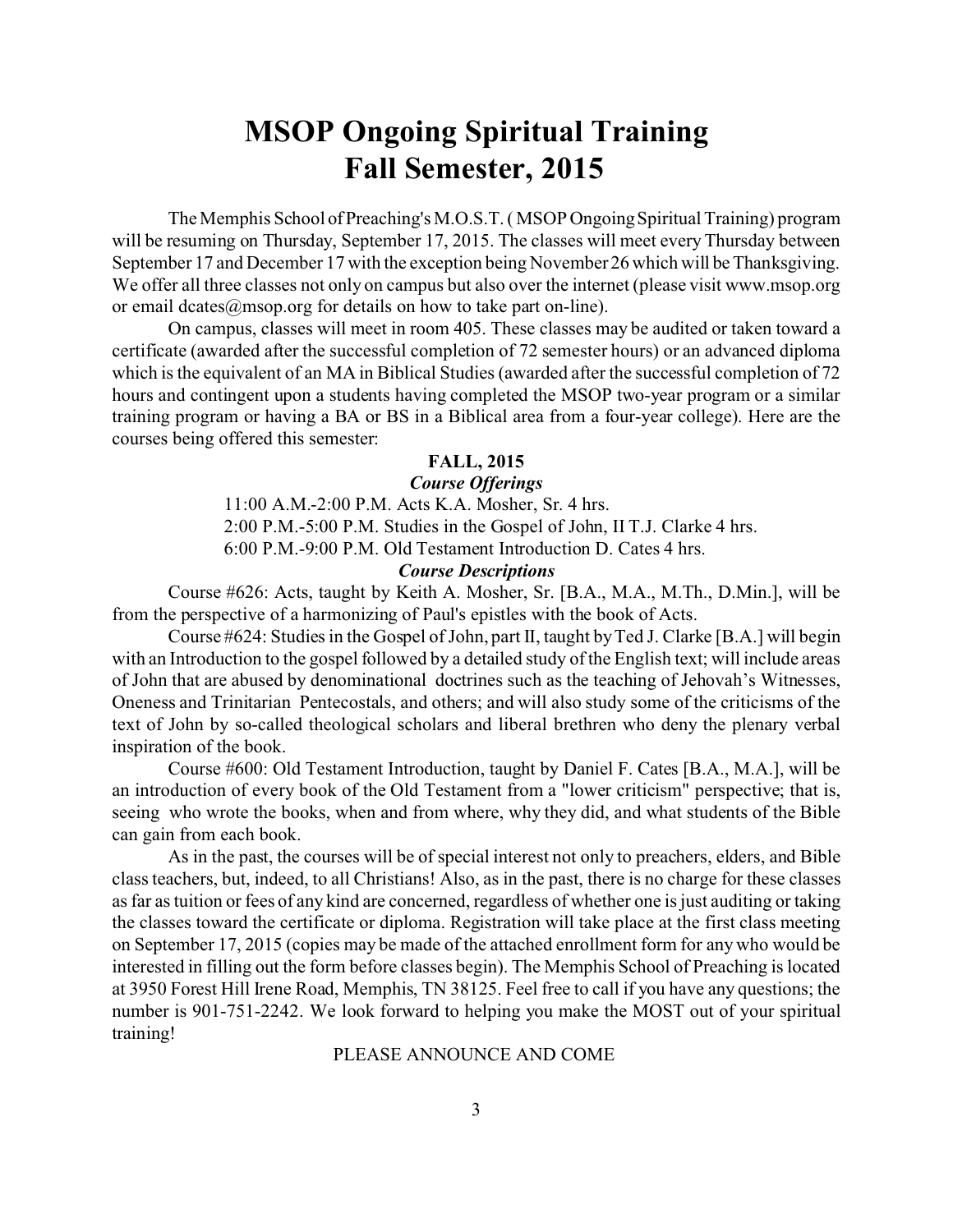# **N. B. HARDEMAN LIBRARY NEWS**

At our August faculty meeting, sister Annette Cates presented the Annual Report for the Library.

The Missions Program Students have had several of their classes in the library.

Some classes are directed study while others are taught online through means of Blackboard. Because of the growth of this program, an emphasis in book orders has been on the history and background of various nations in Africa. This need continues. Also, in late June, some of the Foundations students met

on the second floor of the library.

Sister Cates stated that they catalogued 1032 items and deleted three that were lost. The total number of items on shelf is 25,572, an increase of 1575. We were blessed with a number of significant gifts from verygenerous brethren.



She said that they circulated 3062 items, an increase of over 500 for the year. September set a record with 690 items used. August was the slowest month with 121 circulated.

> We are blessed that sister Annette Cates continues to work 20 hours a week. Sister Jan Kuehn is serving as the full-time librarian and was taught how to catalog books for the library about a year ago by sister Cates. Sister Kuehn also proofreads manuscripts, orders textbooks, indexes the Yokefellow, and assists in

the bulk mailings of each issue. Her husband, Gene, volunteers his time in providing maintenance and making the library presentable.

We greatly appreciate the work that each does to make our Library such a tremendous asset to the Memphis School of Preaching!

# *SPECIAL REQUEST FOR OLD PICTURES*

Brother B.J. Clarke has requested that in preparation for the school's fiftieth anniversary, our alumni should send pictures of their time at the school, of classmates, instructors, special events, etc.

Please send these to this special email address:  $50 \text{years}$  ( $\theta$ ) msop.org.

For some of us, our search may be as simple as looking in our My Picture files on our computer. But for others, this may require scanning old picture albums.

*Please be looking for what you may have and send them in!*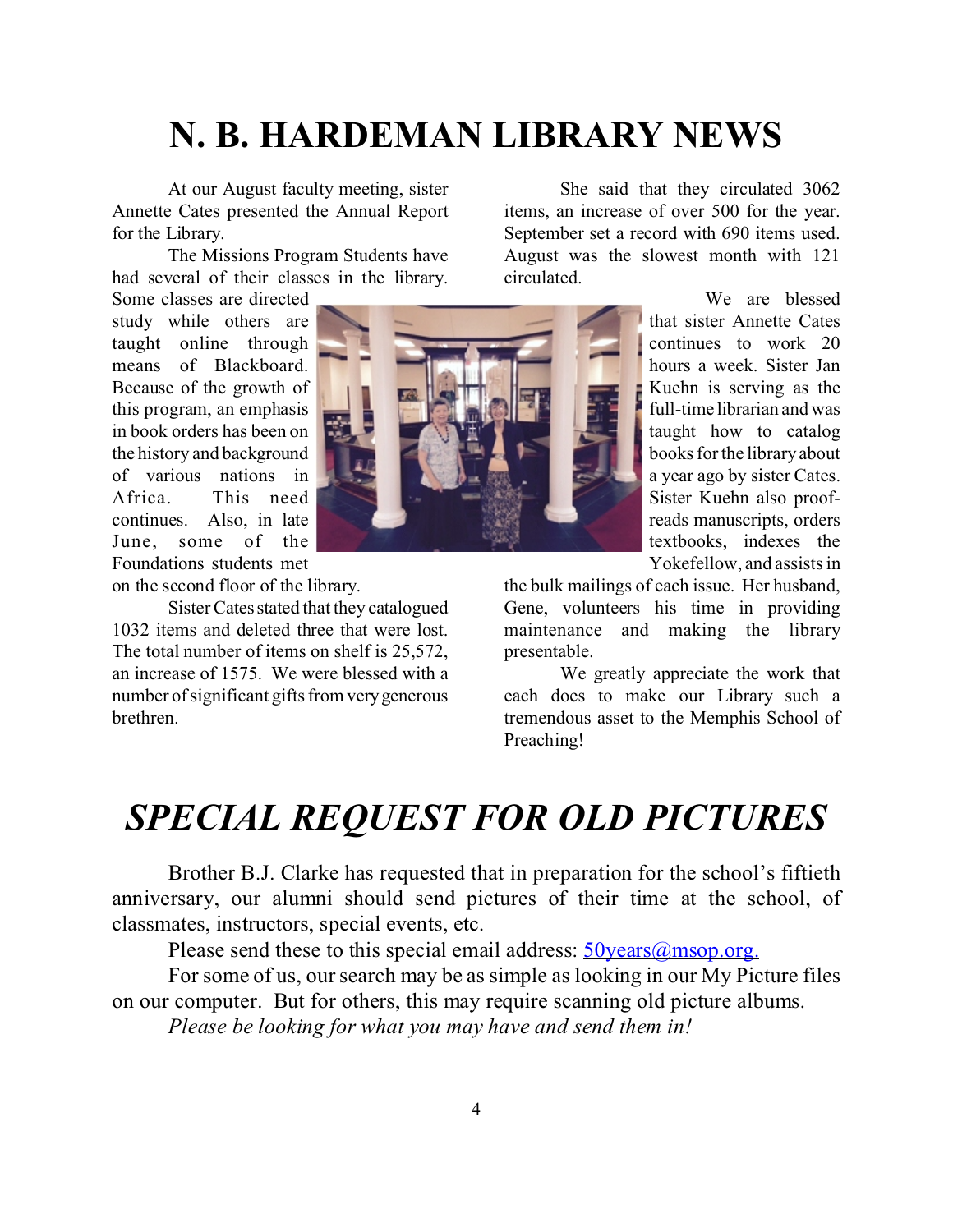# **ALUMNI NEWS**

#### *Missions*

**Eugene Jenkins (1980)** led a team of ten to Montego Bay Jamaica for a campaign. They included his wife Luvenia and her father, Bill Noblin. All worked well together, and with our Jamaican brethren, they conducted sixty-seven Bible studies. Team members taught many classes and preached many sermons. Eugene, Luvenia, and Bill stayed an extra week in order to do follow-up work in Tollgate (Clarendon), one of the areas they had a campaign in 2014. Bill had two Bible studies with a previous student, and they had good visits with several others. Eugene and Luvenia plan to return to Montego Bay in January, with the possibility of working with a couple of other congregations as well.

**Sean Hochdorf (1996)** wrote in his recent newsletter, **"**I love surprising people, especially those I consider dear. Since the doctor had cleared me to fly, I made arrangements to get back to TZ as soon as possible. The brethren there did not expect that I would return until late November. Cy Stafford and Daniel Gaines agreed to keep my trip a secret and snuck me in after arriving at the airport Wednesday evening. For those of you who have been to TZ, you know one of the most popular sayings is "there are no secrets in Africa". This has proven true time and time again, and we weren't quite sure if we would be able to pull it off. Turns out we did a pretty fair job at keeping it quiet. Cy and Daniel had arranged for a nice dinner for a number of the brethren and their wives to say thank you for their recent participation in the summer campaigns. Cy hid me behind a stand of trees until the group had arrived and taken their seats. Daniel came and retrieved me, and it was great to see that they were genuinely

surprised and, even better, glad to see me. It has been, and is, such a great privilege to work with these brethren. They have traveled so far in their spiritual walk, and it makes all of the missionaries here swell with pride and joy to see how their faith has so richly matured."

**Howell Ferguson (1984)** and Mary are involved in the construction of the mission house at the Alisa farm in Tanzania. Finally, they were able to get the essential materials of sand, gravel, and cement transported up the mountain and deposited on the site. The slab has been laid and the brickwork has begun. A local Chimala "fundi" (skilled craftsman) by the name of Amani has been given the oversight of the construction to the point of putting the house "in the dry" including plastering the inside walls. Howell helps in various ways including "quality control," but his primary task is keeping the water available to the construction site by means of a generator and water pump. The construction should be completed before they leave on furlough in October to welcome their new granddaughter into the world. They are worshiping with the new church at Mapangala which consists mostly of local Masai people. Having working with this congregation for about fourth months, they will then proceed to assist another congregation.

**Brett Rutherford (1996)** wrote in his latest mission report that his mother, **Brenda Rutherford,** has been staying with them for a time. She presented lessons at the Ladies' Retreat on the subject of heaven, and the ladies who attended were greatly encouraged. After the Ladies' Retreat, several of the attendees and their families stayed in Devonport, Tasmania and worshiped with them on Sunday.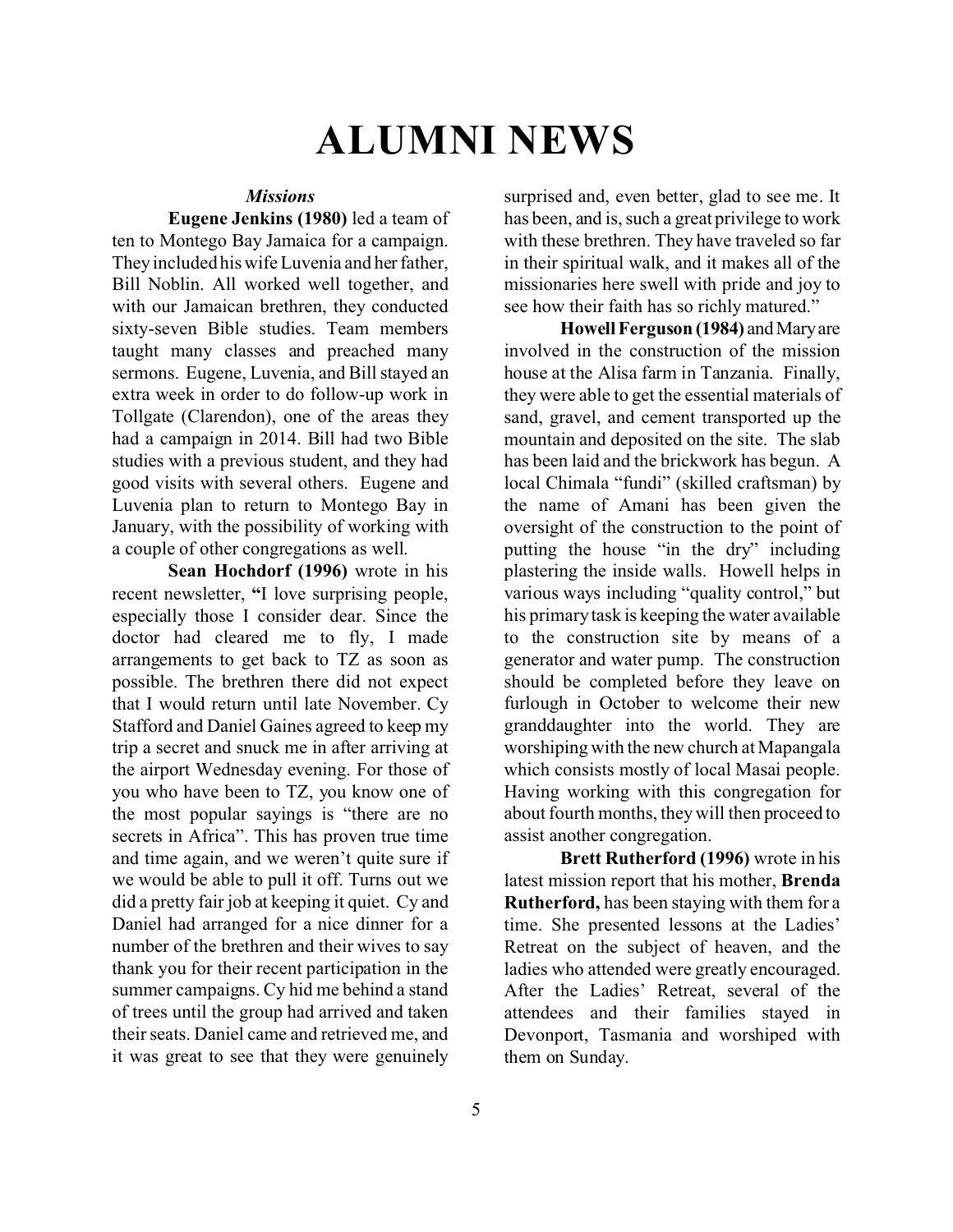**Wade Webster (1988)** writes that he is doing mission work in India and working with veteran missionary, Jim Waldron. Wade's work is being overseen by the elders of the Crossville church of Christ in Crossville, TN. Wade is now raising funds for this effort. He says he may be contacted by email at [utmostmissions@gmail.com](mailto:utmostmissions@gmail.com) .

**David Lemmons (3rd Yr.-1994)** writes, "It was my great privilege to spend 20 days in Indonesia in August. My trip was financed by the Maple Hill church of Christ (Benton, KY), with whom I labor as preacher. After the air tickets and hotel had been paid for by the church, the brethren gave \$2,000 above the budget on the Sunday before I left, to cover my other expenses. This was my tenth visit to Indonesia. The twenty days were spent in the city of Manado, on the island of Sulawesi. This was my fourth visit to Manado. I was able to fly into the city directly from Singapore, not having to enter at Jakarta, as is usual. I worked with the good brethren at the Paal Empat church of Christ. I spoke 19 times in 20 days. I liked the way they had arranged the schedule. I spoke twice on each of three Lord's Day assemblies, and then there were two sets of Tuesday through Thursday nights when I also spoke twice. During the week night gatherings, I taught the Book of James. All of the studies were very well received and attended. I would estimate attendance between 30 and 35. I also was invited to speak at the home of one of the members for the 17th birthday celebration of Sarah Rotinsulu. There was a tent set up and friends, neighbors, and relatives had been invited to come hear the gospel. I preached a sermon entitled: "Depart from Me." During these 20 days, I was blessed to get to know better brethren I had known for quite some time. I also was able to pay for the flight of another faithful Indonesian preacher (Mathias

Posilambi) to come visit us in Manado during my stay there. He thoroughly enjoyed the fellowship with the Paal Empat brethren, and it was very good for me to get to see him again. The Paal Empat church is served well by the local preacher, Hendrik Mandowally. He is a graduate of the Southern Sumatra Bible College in Lampung. The Paal Empat church has detailed plans to reach out into the community with a special permanent Bible School. I pray that their efforts will lead to the salvation of many lost souls. There was one baptism while I was in Manado. One of the young ladies of the congregation, Vanesa, was brought to the hotel where I stayed and I baptized her into Christ in the hotel pool. All in all, the three weeks were a wonderful blessing to me, and I am hopeful that it was a blessing to the brethren in Manado as well.

**Ronald Gilbert (1973)** has been traveling in Zambia, Uganda, and Kenya during the month of August. He was to teach at Zambia School of Preaching in Livingstone for 3 weeks and conduct gospel meetings in Siamafumba, Misika, and Ngeweze. After the third Gospel meeting, he and Carolyn planned to fly to Uganda to teach some classes at East Africa School of Biblical Studies in Busia, Uganda and to conduct a short gospel meeting there. Then they planned to travel to Kalamindi School of Preaching in Kenya. They are having another Gospel meeting there, and they have 6 ICOTB students ready to graduate. They have raised enough funds to purchase each student who is graduating a new bike. He says, "The Lord is blessing our work with good success and good supporters. Please continue to pray for our work and help us as you can to take the Gospel of Christ "into all the world".

#### *In Sympathy*

We extend our sympathy to the family of **Bonnie Sue Rushmore** whose funeral was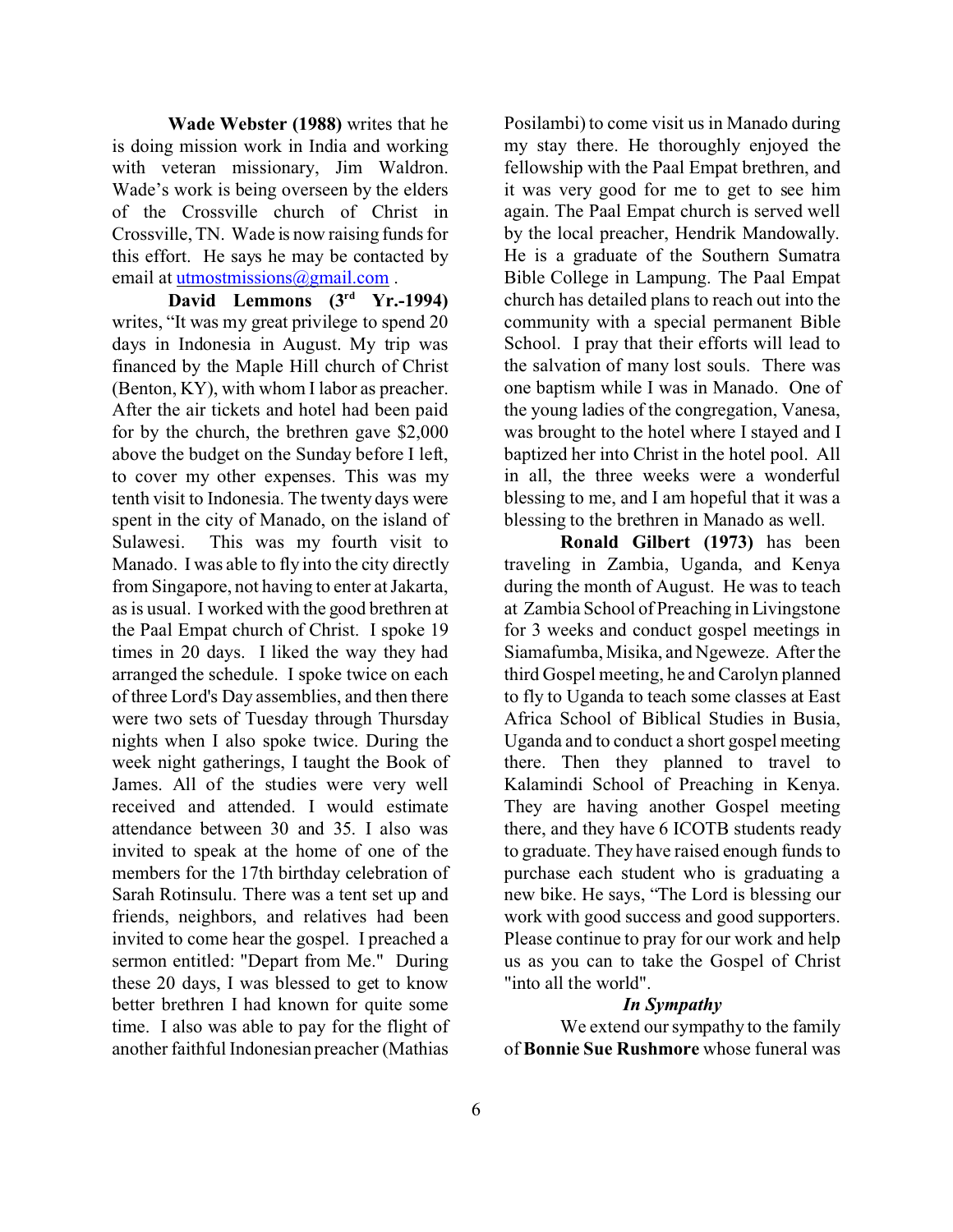conducted on May  $21<sup>st</sup>$  after her passing of pancreatic cancer on May 18<sup>th</sup>. The wife of **Louis Rushmore (1977)**, she was a foreign missionary, an author of religious books and articles, as well as layout operator for the international quarterly magazine, *The Voice of Truth International.*

We extend our sympathy to the family of **Kendall Abner (1982)** who died on May  $22<sup>nd</sup>$  after a long struggle with heart disease. His funeral was held at the London and MaComb Church Of Christ, in El Reno, Ok.

#### *Congratulations On Their Adoption!*

**Jeremy Thornton (2014)** writes, "Hello brother McDaniel. I have been delaying to send this, but Jinnie and I have just adopted a baby. Jolee Dell Thornton was born Thursday afternoon and is doing great. We will be waiting for clearance from states to head back to Marion with her." [ The baby is now at home and doing well, and Jinnie is on leave. - MRM].

#### *Expecting*

**Patrick Swayne (2005)** writes, "My wife (Chantelle) and I are expecting the arrival of our first baby, a boy, in the next few weeks. The official due date is September 23, though he could come before or after. I would appreciate everyone keeping my wife and our son in your prayers."

**Donnie Vick (2009)** writes, "I started working with the Edgewood congregation in Greenville, SC. on July 12. We're also expecting our second daughter in October."

#### *Moving & Congratulations!*

**Luke Hall (2013)** writes, "Melinda, Tyler, Toby and I have moved to Benton, AR to work with Steven Ford. I am the new youth minister at the Highway congregation. Also, we have a new addition to our family; Toby Carl Hall was born on April 20<sup>th</sup>. We pray your work is going well, and thank you for all you do for the alumni association. God

Bless!"

#### *Moving*

Alumni Association President, **Lee Davis (1985),** writes, "I wanted to drop this short note to you asking you to pray for us as we enter into a new work. When I announced that I was not going to Singapore, the brethren at the Duluth church in Duluth, GA. and the Truth for the World contacted me asking me if I would come and be the new director for TFTW. I've accepted this challenge and have been working with TFTW for a couple of weeks. I ask that you pray for me and my family. The children are moving ahead but are still struggling with the loss of Trish [Their mother]. Please be praying for them."

**Douglass Hoff (1992)** writes, "My family and I are planning to move to McMinnville, TN at the end of September to start working with the Smyrna congregation. This closes another chapter in my preaching work (4 years with the Clarion congregation in Clarion, PA)."

**David Looney (1986)** remains in Bolivar, TN, and is preaching at various places when possible. He hopes to secure a new local work in the near future. He has finished his coursework and will start writing his dissertation soon. Congratulations to him on his educational progress.

#### **New Alumni Sticker**

**Lee Snow (2012)** writes, "I made an image for Facebook the other day and had so many ask for me to make MSOP Alumni Stickers that I went ahead and got the ball rolling. If you would pass on the word to all the alumni that you know, I would be greatly appreciative. I'm going to be donating all of the "profit" from them to the Alumni Association." They are attractive and are \$4 each. We appreciated brother Snow's willingness to do this. Go to the link below for more information.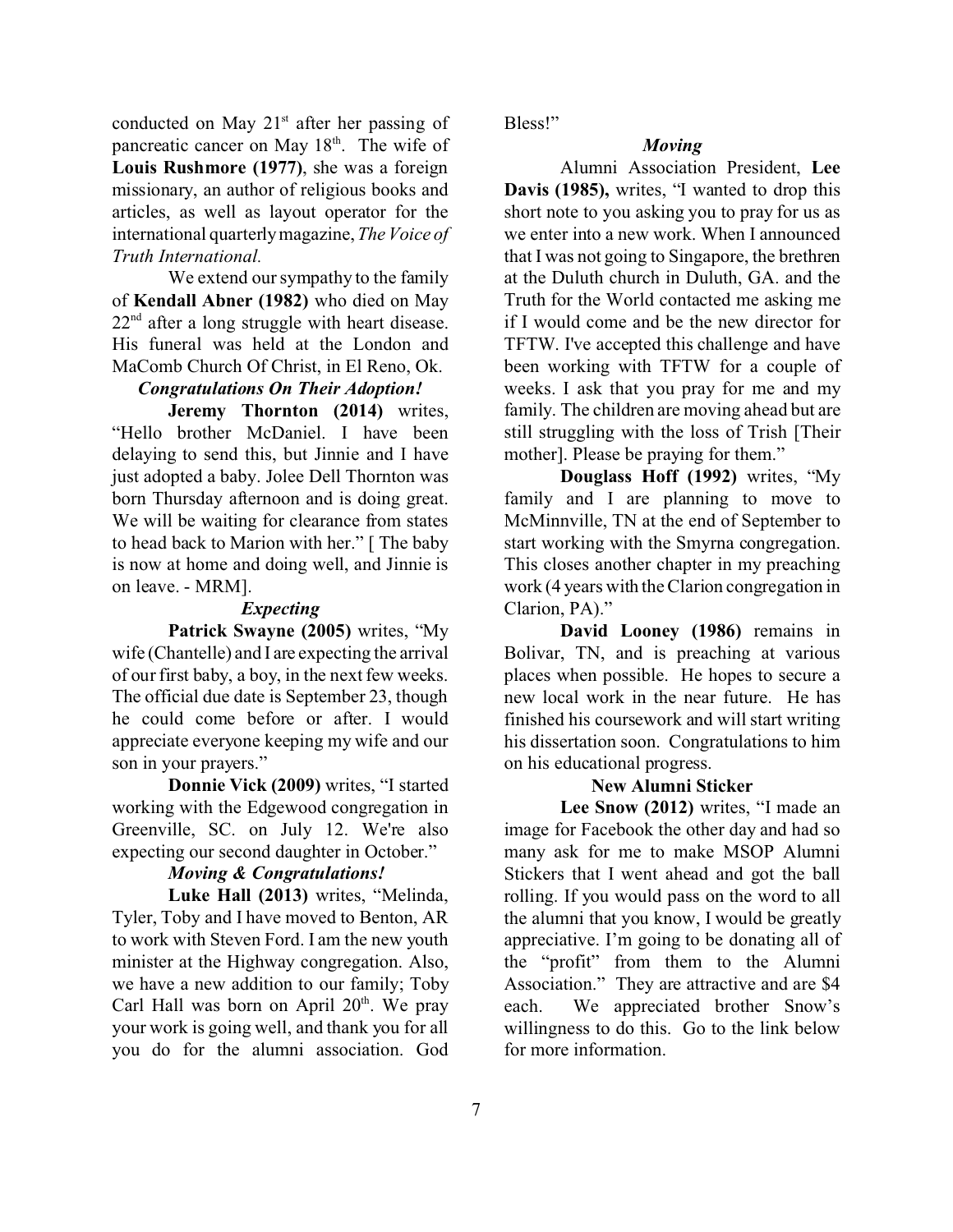http://www.leemsnow.com/store/p2/MSOP\_ Alumni\_Sticker\_%282%22x2%22%29.html



**Sticker Is Shown Here On A Cup**

Brother B. J. Clarke has also informed us that similar type items will be available for purchase as part of our 50th anniversary lectureship.

#### *Prayers*

**Ray Peters (1969)** wrote, "Will T. Winchester, who just celebrated 40 years with the Lord's church in Marion, NC, is facing physical challenges. He is on kidney dialysis 3 days a week for kidney failure. Just recently he was diagnosed with lung cancer. They cannot give him chemotherapy because of the dialysis, and if they did it would be catastrophic. The dialysis makes him real weak. It was my pleasure to have been a classmate with Will T. during 1968-1969. He was a mechanic – and I might add, "a good one" – from Murray, KY. Brother Winchester, applied himself and became a very good preacher and has done a wonderful work in Marion. The brethren there love and appreciate him, as well as I, and any one who knows Will T. Please approach the "Throne of Grace" for Will T. and his family."

#### **Tutor / Homeschool Assistant for Missionary Children in Tanzania Adam Evans (2013-WMP)** writes,

We, the Evans family, are looking for a single female to come live in Tanzania with us. Their role would be to homeschool our girls. They could help work with the church on Sunday (children's bible class or attend other Bible studies). They would have free time to do other things. They would be responsible for raising their own support. We would provide a place to live, electric, and water (Rent & Utilities basically). It would be great if they had an education background and an interest in teaching 3 girls ages 9,11,& 12. We would provide the materials and curriculum. This would be for a 1-year commitment. Let me know if you might know of someone that might be interested and I can pass along more information to them. This would be a great experience for someone just graduating. Our Email address is: [amevans3901@hotmail.com](mailto:amevans3901@hotmail.com) .

#### **Have You Paid Your Dues For 2015?**

Our MSOP Alumni Association dues are \$25 a year and may be sent to MSOP in care of our treasurer, Keith Mosher, at 3950 Forest Hill-Irene Rd., Memphis, TN 38125. Make checks payable to MSOP Alumni Association.

 If it is more expedient, just go to the alumni page of the website at [www.msop.org](http://www.msop.org) and pay using your PayPal account. These funds allow the Board of Directors of the Alumni Association to fund special projects for the school and to send death benefits for deceased members. Having giving a large contribution to Foundations, our fund needs to be replenished. Please send your voluntary dues in today!